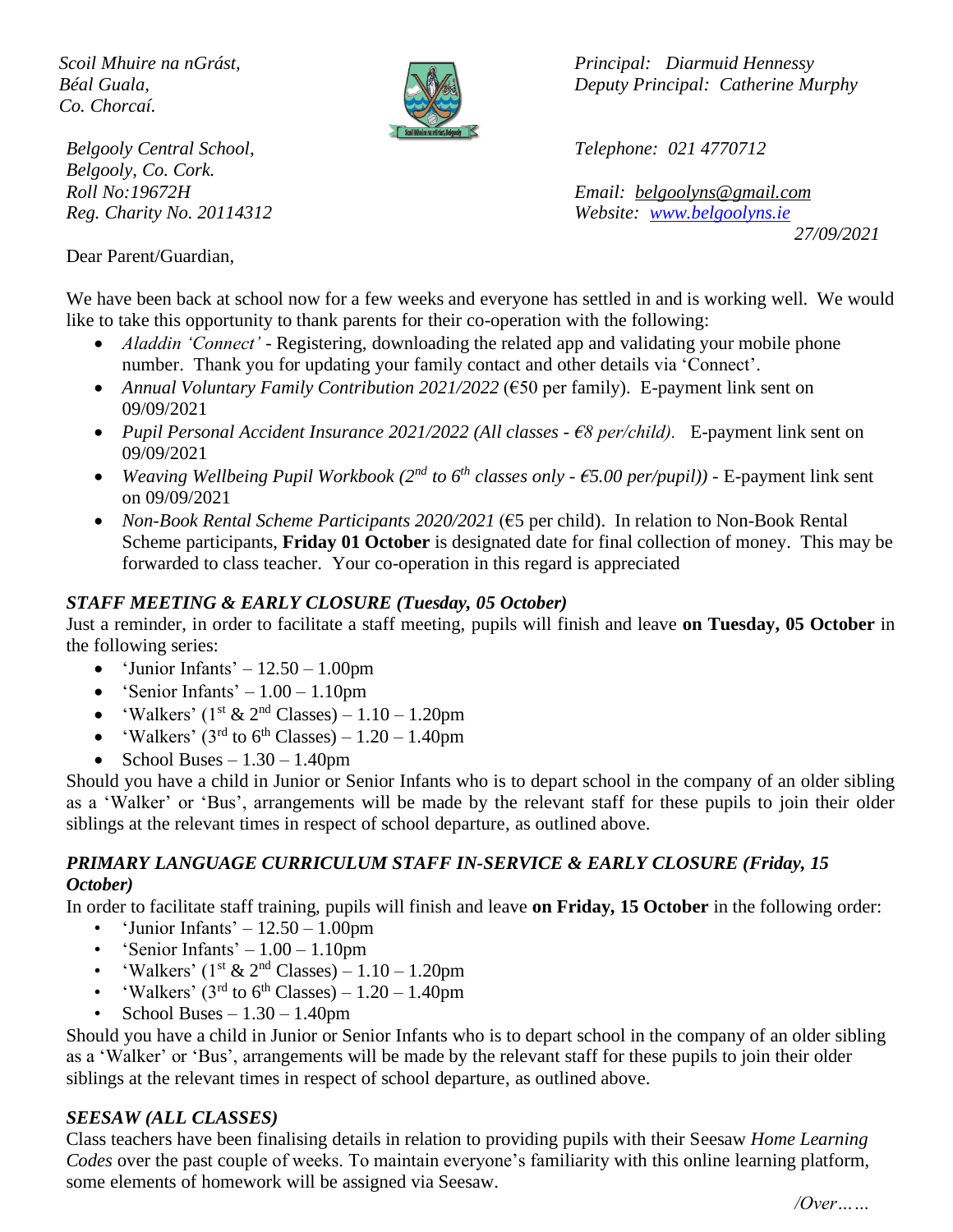# *'APPLICATIONS FOR ADMISSION (ENROLMENT) 2022/2023'*

Further to a related email last week (23/09/2021) to school families, please note that *'Application for Admission (Enrolment) 2022/2023'* will open from Monday, 04 October until Friday, 05 November 2021. All related details and application requirements will be available at [www.belgoolyns.ie](http://www.belgoolyns.ie/) ('Admissions' tab) from next Monday.

In this regard, we would be grateful if you could advise any neighbours and relatives who live in the parish, and who may intend sending their pre-school children to *Scoil Mhuire na nGrást* in September 2022, to check these details on the website.

# *BIKE SHELTER & BIKE WEEK 2021*

The school's Green committee managed to secure funding for the installation of a bike shelter on the school grounds over the summer. This has been a wonderful addition to further promote cycling among the pupils. Festooned with bunting together with an appropriate playlist of bicycle-themed songs ensured a fitting 'opening ceremony' for this new arrival during the school's recent 'Bike Week'. Also as part of Bike Week 2021, funded by Cork Sports Partnership, Mr Ulick O'Beirne of Bike Wizards visited the school and  $3^{\text{rd}}$ ,  $5^{\text{th}}$  & 6<sup>th</sup> classes took part in bike skill and bike maintenance workshops.

The school's An Taisce Green School contact, Catherine Russell, also attended on the day. Thank you to Ms O'Sullivan & Mrs Clancy for co-ordinating these events.

# *ROAD SAFETY WORKSHOPS*

On a related matter, and as part of our *Social, Personal & Health Education (SPHE)* programme, the school will cover the topic of *Road Safety* with all classes during the month of October. Class teachers work in this area will be supported by a series of visits, over three days, from Paul Stafford, a Road Safety Promotional Officer with Cork County Council. Paul will host a number of workshops and presentations in this important area. The main themes covered will be walking, cycling, travelling on the school bus and transport. The *Road Safety Authority* website [\(www.rsa.ie\)](http://www.rsa.ie/), also features many resources and an information leaflet entitled, *Going to School*, which may assist you in further exploring this topic with your child.

The Board of Management would like to take this opportunity to thank everyone for their co-operation and support in facilitating a flow of traffic outside the school in the mornings and afternoons. In the interests of safety, and in order to accommodate bus parking, staff parking and pupil set-down/collection by parents, it is important that traffic congestion is avoided, thus ensuring available space for everyone. In the interests of safety and the consideration of all road users, it makes the following recommendations:

- To observe the <u>new pedestrian pathway markings</u> on the approach road to the school
- *To park on the Belgooly side of the school entrance in the morning, leaving the Riverstick side available for school buses*
- *To avoid parking in the yellow-boxed areas*
- *Parking facilities around the school are limited so it is preferable to avoid double parking and a build-up of a large volume of traffic. Parents/guardians might, therefore, endeavour to make space for other cars and buses once children are dropped off and collected*
- *To park perpendicular to hedge*
- *To observe access areas of local residents in the area*
- The *pedestrian pathway marking* on the approach road to the school is an essential safety measure for all walking to and from school on a daily basis. *Please keep the pathway clear for all walkers.* All families have previously received a *Garda Síochána* & *Cork County Council* 'Park Safely at School' leaflet, *Be Visible Look & Listen*, (and requested to retain same) which outlined safety measures for all road users in respect of road safety within the school environs - *To be mindful of all other road users in the school environs*

Please bring these recommendations to the attention of child minders/others. The Board trusts that everyone will be mindful of these recommendations and looks forward to your continued support and co-operation.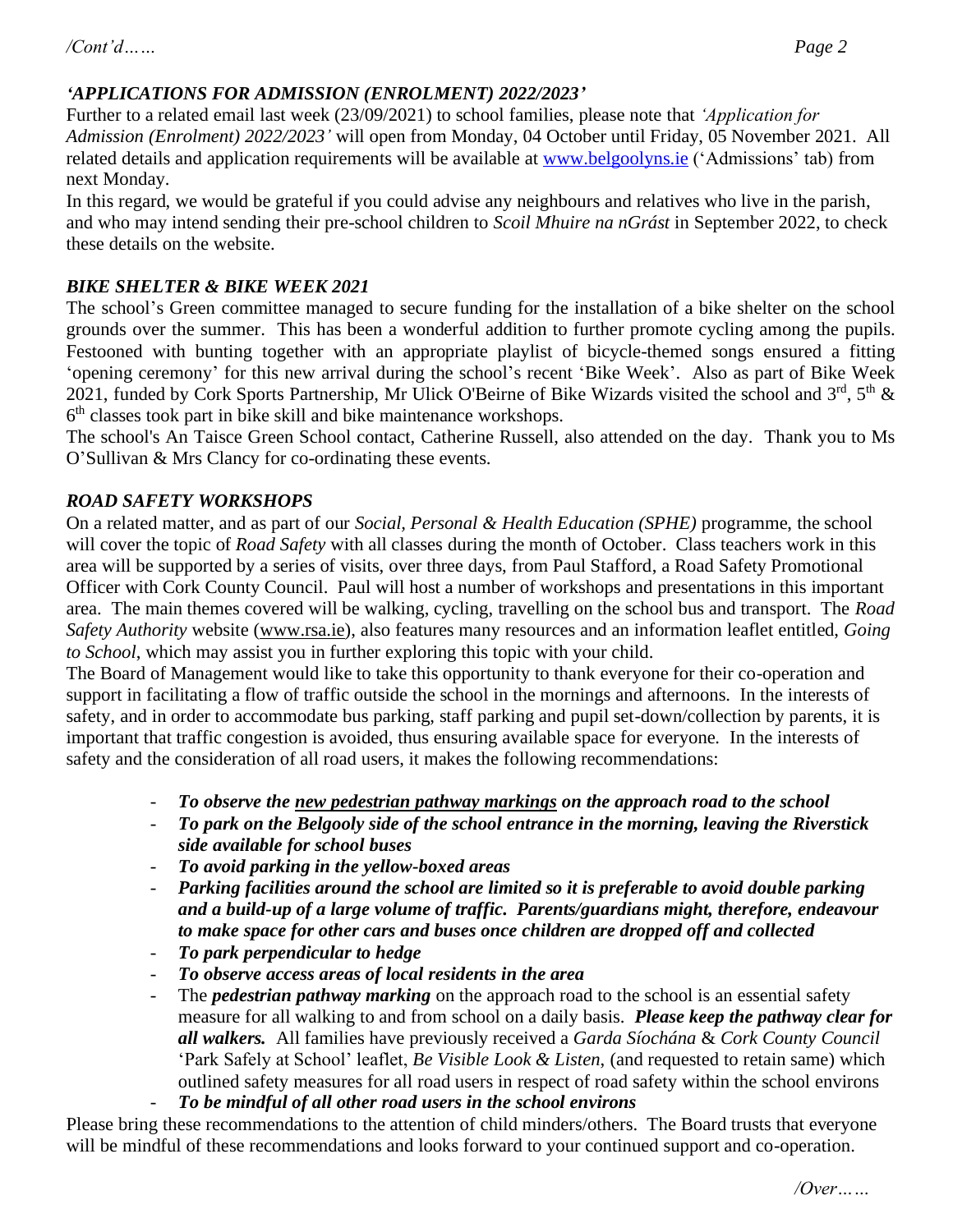As part of the school's *Social Personal & Health Education (SPHE)* programme, pupils learn to care for and respect others including how people interact, communicate, live, play and work together. The development of a range of communication and interpersonal skills will add to a child's experience of life at home with their families, in school and the wider community as well as serving them well in various settings later in adult life. During the month of October, pupils will explore the role that manners play in relating with others through role-play, drama, stories, poems, quotations and print in our environment (e.g. receipts). The importance of whole body listening, what good manners look like at home/school, social media manners, good sportsmanship, giving and receiving compliments, respecting differences, greetings and common courtesies will form part of the basis of class exploration on this topic.

*"Good manners open the closed doors; bad manners close the open doors!" From a Turkish playwright*

# *SOCIAL, PERSONAL & HEALTH EDUCATION (SPHE)*

*Relationships and Sexuality Education* & *Stay Safe* are integral parts of the *Social, Personal, and Health Education (S.P.H.E)* curriculum as per Department of Education & Skills guidelines. Related links to these programmes/resources and the school's RSE policy are available for viewing on the school's website (Parents tab/SPHE section).

Stay Safe - <http://www.pdst.ie/staysafe>RSE - <https://pdst.ie/node/811>

# *PARENTS' ASSOCIATION AGM 2021 – TUESDAY, 28 SEPTEMBER AT 7.30PM, VIA ZOOM WEBINAR*

The school's Parents' Association will hold their AGM tomorrow evening, Tuesday, 28 September 2021 at 7.30pm, via Zoom webinar. All parents/guardians are invited to attend and you will receive a related meeting link tomorrow, Tuesday, just prior to the meeting.

The Parents' Association & Friends of the Parents' Association are to be commended for their committed and resourceful efforts that have enhanced school life for all throughout the past year. Their tenacious presence and generous contribution during this challenging time has brought a sense of familiarity, fun and eager anticipation to school life for pupils, staff and parents at various times throughout the past year.

Halloween decorations, School Calendar 2021, Santa visit and treats, 3rd to 6<sup>th</sup> Class Bingo, a revamp of the Sensory Garden, 'Garden Angel' work by way of planting and replanting trees, 6th Class *School Fest 2021*, School Sports Day 2021 treat, assistance with 'Sand Sculpting' workshop at Roberts Cove and Book Rental Scheme 2021/2022 have all featured as part of their busy schedule of work and activities.

The P.A. is most generous with its time and talents. However, its very successful efforts are dependent on the continued support, co-operation and practical and positive help of all parents/guardians. They therefore welcome as many people as possible to the AGM meeting tomorrow, Tuesday, to hear about the many activities that have been undertaken over the past year, the work of the PA and what is entailed. There is always a welcome for new PA committee members to assist and share the tasks involved in organising and planning for the various events for your children for the year ahead. In this regard, a previous email (22/09/2021) contains a 'Nomination' link for anyone who may be interested in joining the committee. We have 228 school families and your support in helping the Parents' Association going forward in 2021/2022 in any way would be most welcome and appreciated.

# *HSE HEALTH PROMOTION & IMPROVEMENT DEPARTMENT – INFORMATION FOR PARENTS/GUARDIANS*

The HSE Health Promotion & Improvement Department has recently developed an **Information Leaflet for Parents**, with information on health topics such as mental health, healthy eating and physical activity. This leaflet outlines the key messages on each topic and details further websites where more information can be obtained. A PDF of this leaflet is attached.